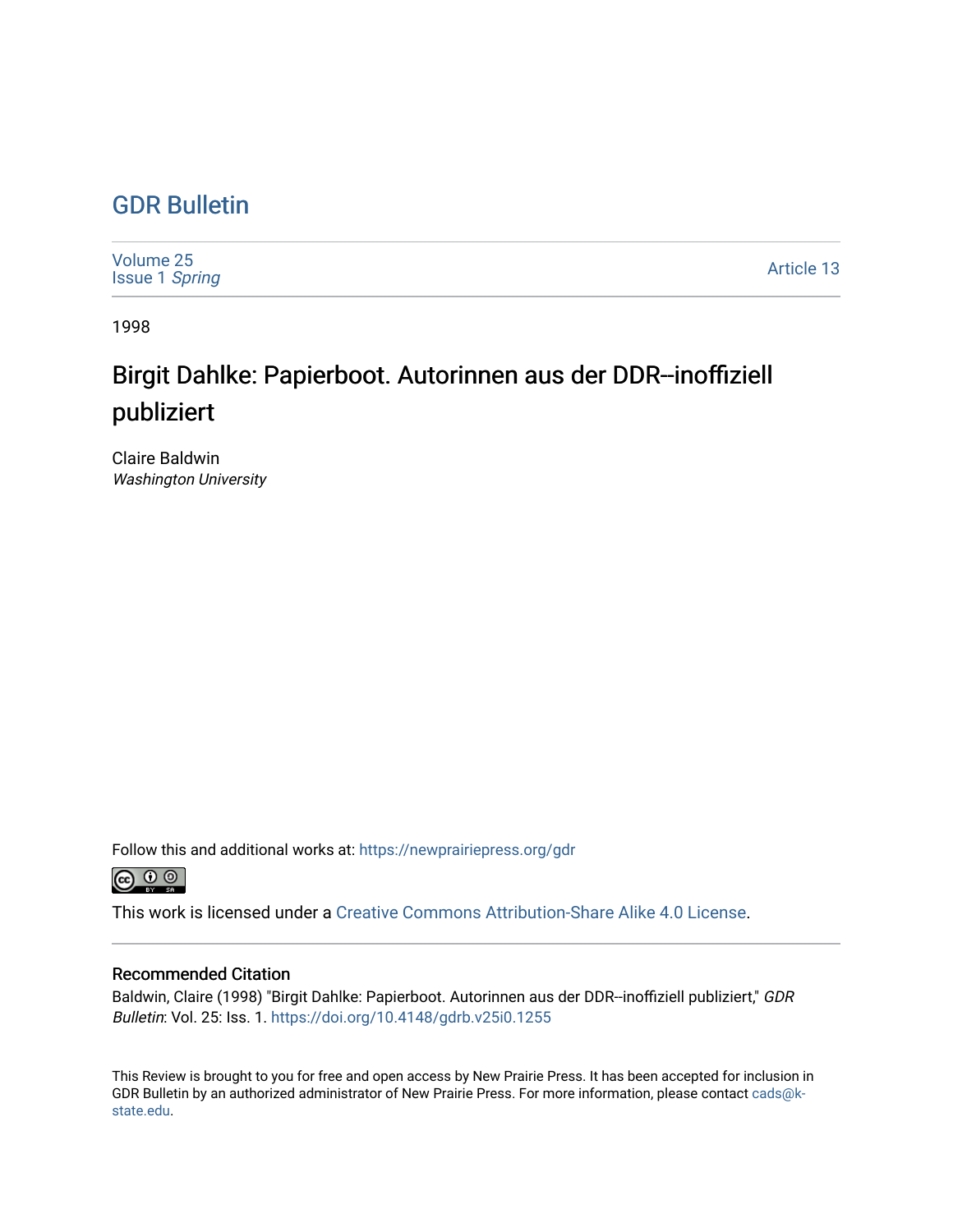#### **BOOK REVIEWS**

die Erfahrung mit idyllischen, symbolträchtigen Träumen, mit traumhaften Wirklichkeiten und mit dem Zitieren aus Träumen der Rahel Varnhagen, über die die Erzählerin gerade wissenschaftlich arbeitet. Der Titel der Erzählung beruht auf einem der Träume der Romantikerin. Trotz des Traummotivs fehlen aber auch nicht handfeste Einsichten in die DDR-Wirklichkeit, so beim Grenzübergang:

Wer in dienstlichem Auftrag, mit einem entsprechenden Visum, reiste, konnte den Eingang benutzen, über dem "Diplomaten und Berufsverkehr" geschrieben stand, und die etwas angenehmeren Bedingungen des Passierens, gemäß einem üblichen Verwechslungsvorgang, als Begünstigung seiner Person auffassen, statt in Privilegien und deren Staffelung, wie überhaupt in den Unterschieden von Behandlungsweisen, Erlaubnissen, Erleichterungen, Entgelt und anderem die Stufen eines Altars zu sehen, auf dem allemal der Sache gedient und geopfert wurde. (31)

Thematisch verwandt ist "Sannazzaro," in der die Erzählerin ihren Aufenthalt in Neapel und das hektische, südländische Leben dort mit impressionistischen Beschreibungen einfängt. Es ist eine Hektik, die sich in den atemlos dahinschlängelnden Sätzen widerspiegelt, eine Hektik, die der Erzählerin als DDR-Bürgerin umso fremder erscheinen muß.

Der Rezensent möchte vor allem "Unterkunft in schöner Umgebung" hervorheben, in der ein nicht näher genanntes Institutskollektiv im Zentrum steht, sicher stellvertretend für jene Einrichtungen in der DDR, die rein theoretisch und mit optimistischer Haltung die angeblich stetige Vorwärts- und Aufwärtsbewegung des Landes bestätigten oder voraussagten. Ein unerklärlicher Selbstmord unter den Mitarbeitern läßt das Kollektiv kurz innehalten, doch bald setzt wieder eine Realitätsblindheit ein. Die Erzählung dient als Parabel dafür, wie die DDR an ihren Mitbürgern vorbeiregierte. Am Ende der Erzählung stürzt sich das Kollektiv ins nächste Projekt: "Schon die geplante Dauer des Unternehmens unterstrich unser Vertrauen in die Zukunft" (128). Angesichts des Untergangs der DDR erscheint das in ironischem Licht, wie überhaupt diese Geschichte mit leiser Ironie erzählt und der idyllisch klingende Titel durch den Inhalt entromantisiert wird.

Die erwähnenswerte abschließende Erzählung "Abendspaziergang" läßt ebenfalls Romantisches vermuten, was aber dann auch nicht der Fall ist. Vielmehr dient der Spaziergang der Erzählerin als Anlaß, in ihren Erinnerungen den Lebensspuren eines verstorbenen unscheinbaren Schwesternpaares in Ostberlin nachzugehen. Der melancholische Ton des Erzählflusses macht die Unerbittlichkeit historischen Fortschreitens deutlich, das individuelle Lebensspuren verwischt, umso mehr angesichts der turbulenten Nach-Wende-Bautätigkeit, die die Erzählerin beim Spazieren beobachtet und das alte Wohnhaus der

Schwestern zu verschlucken droht. Wenn der Band auch mit diesem pessimistischen Grundton ausklingt, kann die Erzählung gegen den Strich gelesen werden, indem man sich wenigstens vornimmt, im Gegensatz zu den Schwestern deutlichere Spuren des eigenen Lebens zu hinterlassen.

Was in diesem Band teilweise noch nachschwingt, ist die bekannte Ersatzfunktion der DDR-Literatur. Im Vergleich zu den anderen Medien in der DDR besaß diese Literatur einen etwas größeren Spielraum und sah sich in die Rolle gedrängt, journalistische Aufgaben zu übernehmen und Information über die Gesellschaft zu vermitteln. Eine ähnliche Funktion erfüllen die *Herbstfeste* dieses Bandes noch heute, indem sie einfühlsame Einblicke in die Lebensweise, Widersprüche und Empfindungen des Lebens in der DDR anbieten. Umso wertvoller werden solche Erzählungen sein, je mehr die DDR historisch in die Ferne rückt.

Reinhard Andress *Saint Louis University* 

**Dahlke, Birgit.** *Papierboot. Autorinnen aus der DDR inoffiziell publiziert.* **Epistemata: Reihe Literaturwissenschaft 198. Würzburg: Königshausen und Neumann, 1997.** 

Birgit Dahlke's *Papierboot. Autorinnen aus der DDR inoffiziell publiziert* considers the literary production and social position of women in the context of "die Szene" culture(s) of the GDR in the 1980s. Female authors were marginalized more than other female artists in this milieu, particularly in the Prenzlauer Berg scene influenced strongly by Sascha Anderson, and one of Dahlke's concerns is to illuminate the mechanisms defining that dynamic, yet more texts by women appeared in unofficial publications than is acknowledged in most anthologies and critical assessments from the last ten years. Dahlke thus offers her study in part as a corrective to an "initial canon formation" that excludes younger female authors to argue that they ought to be read explicitly within the context of alternative literary and artistic scenes and as significant contributors to the partial "Gegenöffentlichkeit" created through venues of unofficial publication in the 1980s. A second, broader purpose of Dahlke's book is to place its subject within the historically and socially specific discussions of feminism in the GDR, where the conceptual framework for approaching many feminist issues was often "Individual versus Society" rather than "Woman versus Patriarchy," and to explore the concept of "weibliches Schreiben," theoretically informed by a wide range of views (but particularly by Sigrid Weigel and Christa Wolf) as it might apply to the authors she considers here: Elke Erb, Annett Gröschner, Kerstin Hensel, Barbara Köhler, Katja Lange-Müller, Raja Lubinetzki, Cornelia Schleime, Gabriele Stötzer-Kachold, Heike Willingham.

1